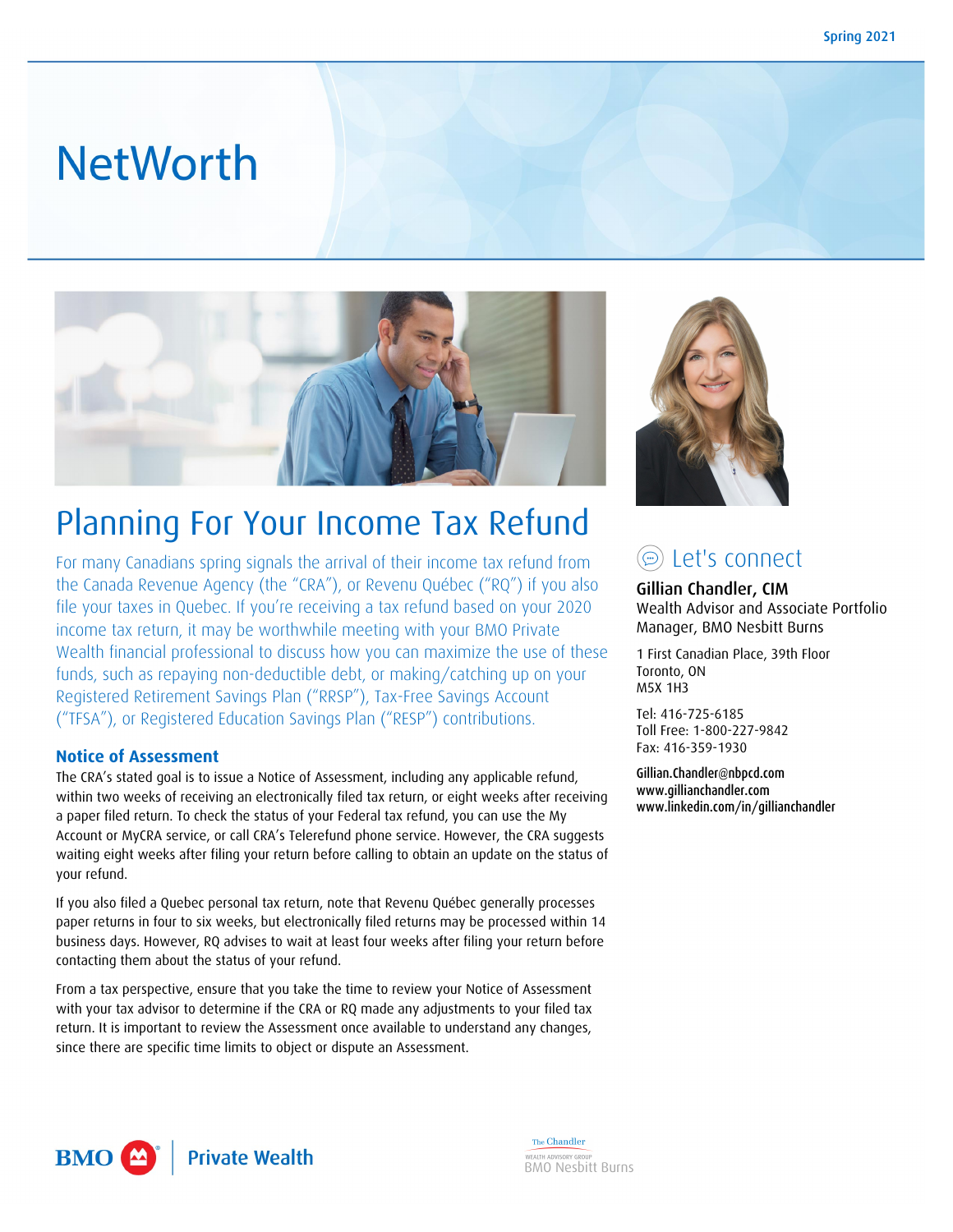#### **Use your tax refund wisely**

If you receive an income tax refund, consider the following strategies in order to maximize the benefit of your refund to your overall wealth planning:

**Make a contribution to your RRSP/TFSA** – If you have unused RRSP/TFSA contribution room, catch up on your contributions and build your retirement savings. Or, consider making your current RRSP or TFSA contribution with your refund.

**Manage credit card debt** – Pay down credit card debt, beginning with those cards that carry the highest interest rate.

**Make a lump sum mortgage payment** – If you have a mortgage, check the terms of your mortgage and consider using your tax refund to make a lump sum payment.

**Build an emergency fund** – Having money set aside in case of an emergency is not only a good financial strategy, but also helps you sleep easier at night.

**Save for your child's education** – A post-secondary education is becoming increasingly expensive. Contributing to a RESP can help alleviate some of the pressure that all parents feel when planning for their children's future education.

Your BMO Private Wealth financial professional can help you plan for the tax efficiency of your investment assets and help you use your tax refund to your benefit. Please contact them if you have any questions about these planning tips.

### Keep Your Personal and Account Information Safe

At BMO, we take your security seriously. We are committed to respecting and protecting the privacy and confidentiality of the personal information you entrust to us. It is also important to know how to keep your information secure. This article provides a few simple ways you can protect yourself online, as well as some key reminders for detecting fraud. Please be reminded that these are suggestions and we recommend that you speak to a technology professional about your digital security.

#### **Use discretion with public Wi-Fi**

Public Wi-Fi hotspots offer minimal security and may leave you vulnerable to cyber threats because you can't control what security measures are being taken. As such, accessing your financial accounts while connected to public Wi-Fi is not recommended.

#### **Passwords – strengthen, change, and don't reuse**

To make sure that your passwords remain secure, it's good to get into the habit of changing them regularly – for your computer, Wi-Fi, and all online accounts and websites. Consider the following tips when creating or updating your passwords:

- While most sites detail their password requirements, strong passwords should include a combination of letters, numbers and special characters, if permitted;
- Creating a passphrase may be easier to remember and more difficult for someone else to crack. Example: "I love to downhill ski" could become 1l0v3tOd@wnhillsk1;
- Don't repeat passwords across multiple platforms in case one of your accounts is compromised; and
- Change your passwords frequently to minimize the chance it gets captured by an outsider.

#### **Securing your computer**

To help protect your account information, make sure that your computer is free of viruses and malware, and that your network connection is secure. It is recommended that you have antivirus software installed on your computer as it can help avoid becoming infected from viruses and malware.

#### **Securing your network and browser**

#### **Network security**

When you secure your network, you decrease the chance of hackers gaining access to your network and, consequently, your personal information. To help protect the integrity of your network you can use a software or hardware-based firewall<sup>1</sup>.

#### **Browser security**

With fraudulent websites becoming harder to spot, it's important to be able to verify the web pages you're visiting, especially for online banking or when viewing your investment accounts online. To start, we recommend downloading Trusteer Rapport<sup>®2</sup> software. It's free to download on your desktop, easy to set up, and it will ensure that you're accessing bmo.com, for instance, and not an imposter site.

For more detailed information about enhancing your digital security, ask you BMO Private Wealth financial professional for a copy of our publication, *Digital Security – Keeping Your Personal and Account Information Safe.*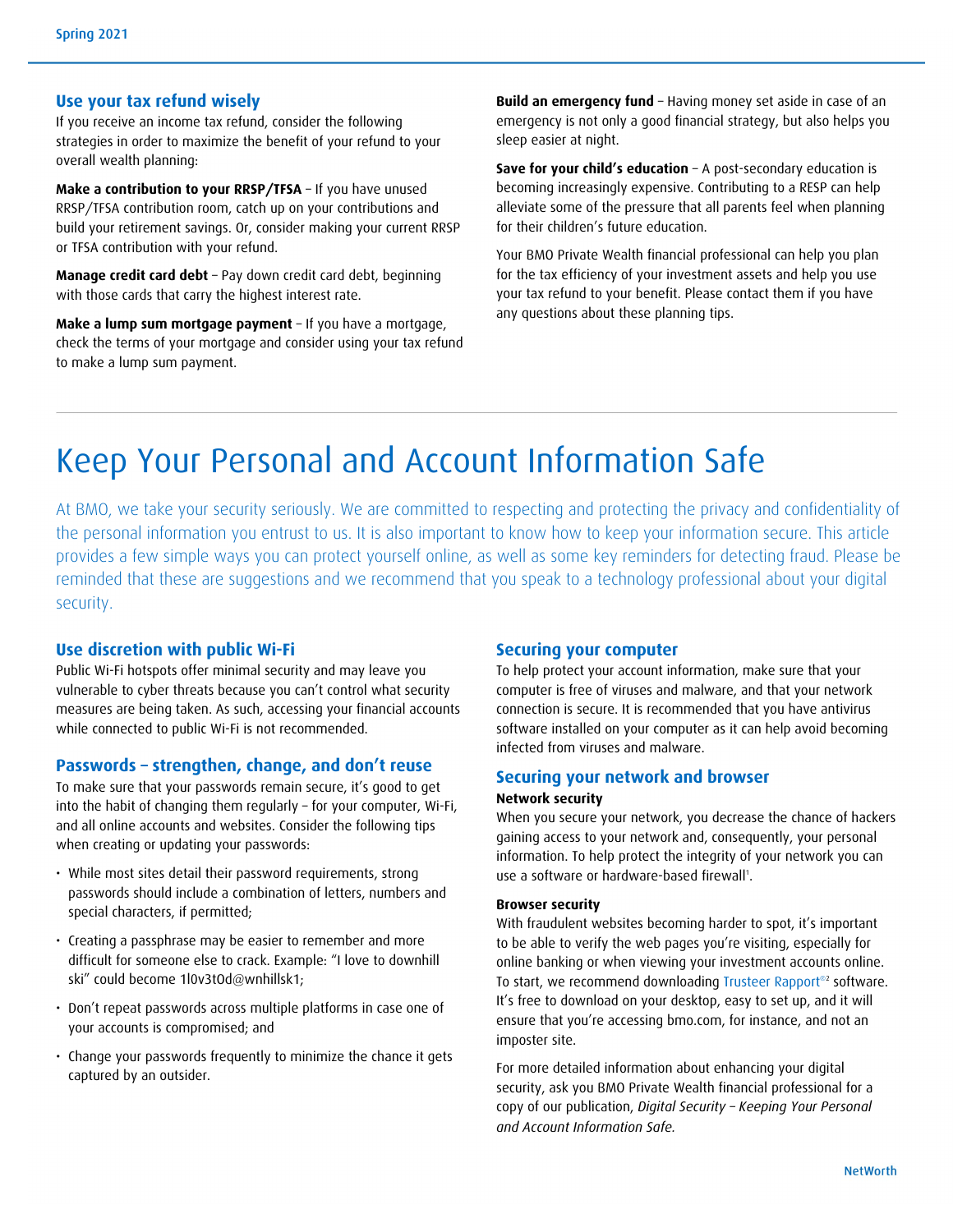### Five Best Practices for Business Owners During Uncertain Times



The COVID-19 crisis has created uncertainty for many business owners, regardless of the industry in which they operate. Many business owners are facing issues related to employee safety and business continuity, while concurrently working within the confines of government orders, managing supply chain disruptions, dealing with reduced revenues and cash flows, and reacting to plummeting commodity prices.

Given these challenging times, the BMO Business Advisory and Transition Planning team has outlined five best practices to help business owners focus and manage their business effectively. This list is not exhaustive, nor is it a substitute for consulting with trusted business advisors. Please speak with your BMO Private Wealth financial professional who can connect you with a BMO Business Advisory and Transition Planning Specialist to discuss the complexities and issues associated with your specific business.

#### **Best practices**

- 1. **Cash management and protecting liquidity.** Managing cash flow is always important, but it's all the more critical right now in order to gain visibility and implement an action plan for cash inflows and outflows.
- 2. **Manage customer and supplier relationships.** This is an opportune time to open the lines of communication with customers and suppliers. By reaching out to customers and suppliers to understand how they have been impacted by COVID-19, you will gain insight into future demand for existing products or services, and how you can continue to adapt your offering.
- 3. **Understand the impact of contractual agreements.** COVID-19 has caused disruptions in supply chains, increased/decreased demand for specific products, cancelled events, and resulted in alternative work arrangements for employees (e.g., working from home). If you are contractually obligated to accept deliveries from suppliers or provide goods/services for

customers, you may be in a situation where you cannot balance supply and demand to meet contractual obligations. In this case, consider a professional review of the wording of the contract, governing laws, industry norms, and the specific impact of COVID-19 on your business to assess if you can be rightfully excused from the contract under a force majeure clause.

- 4. **Manage lender/investor relationships.** If you have lenders or investors with a financial stake in your business, it is critical to communicate early and often with them regarding the challenges your business is facing. This is an opportune time to create financial models with a range of scenarios (e.g., base case, best case, worst case) to quantify the impact of COVID-19 on your business and existing financing arrangements.
- 5. **Consider your personal financial, estate and tax plan.** While the focus here has been on your business, it is just as important to review your personal financial circumstances in this unprecedented time of economic disruption. Just as you have done for your business, review your personal expenses and gain clarity regarding your cash inflows and outflows.

For more detailed information about these five best practices, ask your BMO Private Wealth financial professional for a copy of the article, *Five Best Practices for Business Owners During Uncertain Times*. They can also connect you with a BMO Business Advisory and Transition Planning Specialist for further assistance in managing your business during these difficult times.